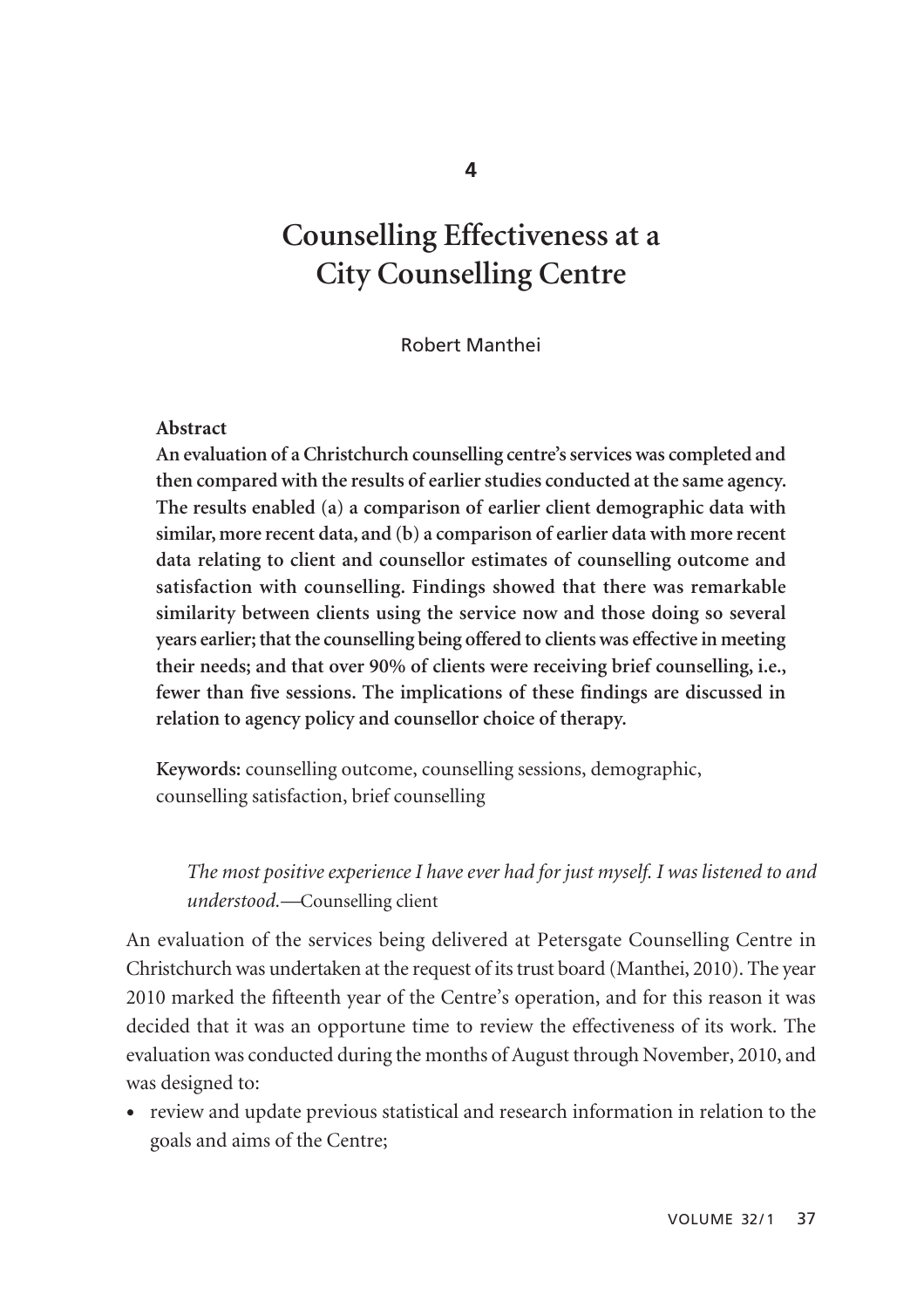- review current administrative and decision-making procedures and policies;
- assess the current functioning of the Centre's volunteer administrative staff;
- obtain feedback from the agencies and health professionals that refer clients to the Centre;
- assess the effectiveness of the counselling service.

Several types of evidence were collected to fulfil these aims, including historical and current statistical and policy documents; ratings of "best practice" guidelines; feedback on the Centre's services from questionnaires and interviews with referral agencies; counselling outcome and satisfaction scales completed by both clients and their counsellors; and interviews with people currently or previously working at the Centre.

However, this article focuses on only two of the evaluation's aims: (a) comparing historical client statistical data with similar, more recent data, and (b) comparing earlier data with more current data relating to client and counsellor estimates of coun selling outcome and satisfaction with counselling. These comparisons were made possible by referring to earlier research conducted at the same agency. Although incidental to the study, this replication of method and information also adds to the limited literature indigenous to New Zealand on client use of counselling and estimates of counselling effectiveness.

**Aim (a): Client use of the service.** In 2003, Manthei and Duthie compared international data on who tended to use counselling/therapy services with similar data from Petersgate. At the time they noted that such data in New Zealand were neither extensive nor systematic. There had been several investigations in New Zealand of people's attitudes to counselling (or therapy) (Deane, 1991; Deane & Chamberlain, 1994; Deane & Todd, 1996; Surgenor, 1985) and a few studies reporting the actual utilisation of mental health services using small samples of clients gathered over short time periods (Bridgman, 1994; Hornblow, Bushnell, Wells, Joyce, & Oakley-Browne, 1990; Parkin, 1991; Wivell & Webb, 1995). However, Manthei and Duthie's (2003a, 2003b) report went considerably further by summarising extensive data gathered from 1,987 clients from the same agency over a five-year time span (an average of 397 new clients per year).

**Aim (b): Counselling outcome and satisfaction.** A few years later, data gathered from Petersgate (Manthei, 2005, 2006, 2007a, 2007b) assessed the clients' experiences of counselling, both the clients' and counsellors' perceptions of counselling effectiveness, and the degree to which both parties agreed on critical aspects of their shared experience.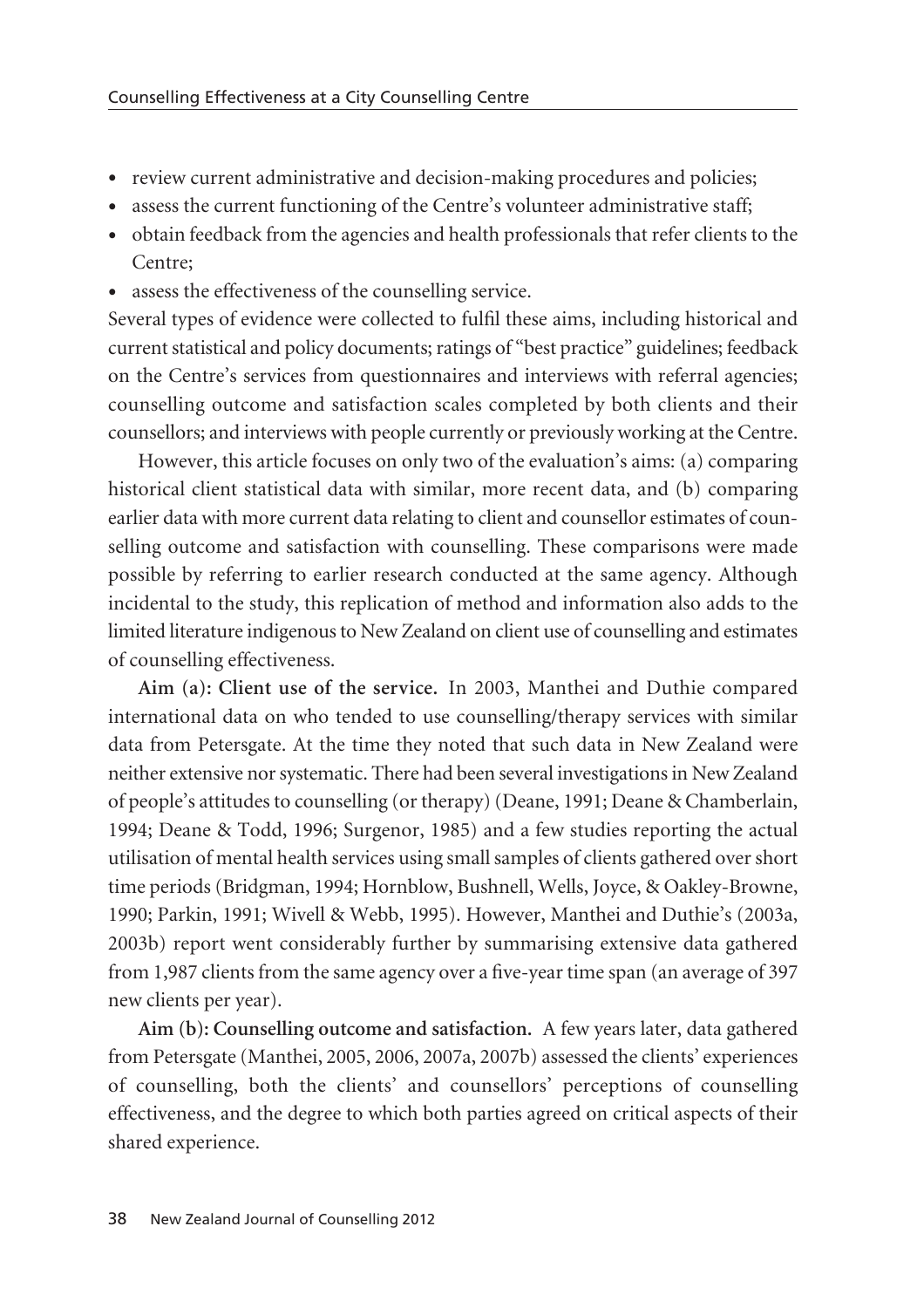#### **The Centre**

Petersgate Counselling Centre began in 1996 as a church-sponsored counselling agency located in the underserved western sector of Christchurch. It was to be ecumenical (five parishes representing four different denominations actively supported the Centre), affordable, readily available to a wide spectrum of client groups, and fully professional in the services it offered. The Centre was immediately successful and its work expanded steadily over the years (Manthei, 2005; Manthei & Duthie, 2003a, 2003b). It is now probably the busiest agency of its type in Christchurch (Petersgate Counselling Centre, 2009). Counsellors see approximately 1,500 new clients each year and conduct over 7,500 counselling sessions per annum. The number of counselling and support staff has also grown over the years, so that by 2010 there were 27 counsellors (including a fulltime director/counsellor), 25 volunteer office staff, a manager, and an administrative manager.

## **Methodology and procedure**

In carrying out this evaluation the following procedures were used to collect the data.

## *Updated client demographic data*

Similar to information collected earlier (Manthei & Duthie, 2003a, 2003b), a summary table of client intake demographic data for the four years 2006–2009 was produced. From Table 1, it can be seen that there were 3,312 new clients during this period, or an average of 828 new clients per year.

## *Counselling sessions*

The number of sessions for each client whose counselling concluded in 2009 (some had begun counselling in 2008) was recorded. This enabled an average number of sessions for the clients of all counsellors to be calculated. In all 957 clients were found to have concluded their counselling in 2009, though there may have been some missing cases due to recording and/or filing errors. However, the number of missing cases would not have been large enough to substantially affect the calculations. In addition, information about the total number of counselling sessions delivered, the number of client "no shows," and late cancellations was obtained.

## *Clients' views of counselling*

A brief questionnaire was constructed, similar to the earlier one used by Manthei (2007a), asking clients to assess their counselling experience. The questionnaire was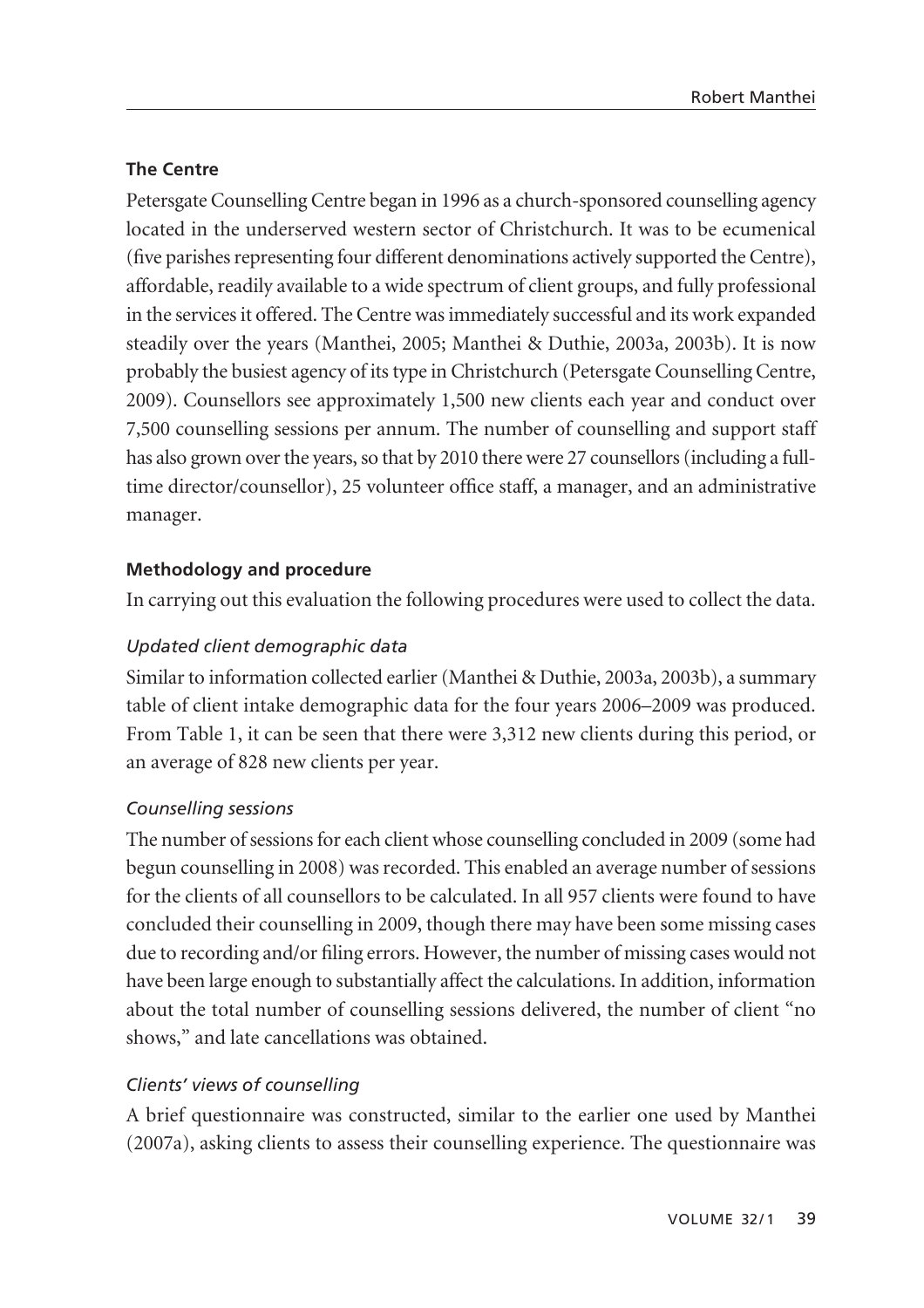| A. Category          |              | B. 1997-2001 | C. Ave/yr           | D. Alternate terms        |  |  |
|----------------------|--------------|--------------|---------------------|---------------------------|--|--|
| <b>New clients</b>   | 1,987        |              | 397                 |                           |  |  |
| Gender               |              |              |                     |                           |  |  |
| Male                 | 666          | 34%          | 133                 |                           |  |  |
| Female               | 1,321        | 66%          | 264                 |                           |  |  |
| Area of city:        |              |              |                     |                           |  |  |
| Northwest            | 478          | 24%          | 96                  | Chch North                |  |  |
| Northeast            | 358          | 18%          | 72                  | Chch South                |  |  |
| Southwest            | 766          | 39%          | 153                 | Chch East                 |  |  |
| Southeast            | 131          | 6.5%         | 26                  | Chch West                 |  |  |
| Outside city         | 254          | 12.5%        | 51                  | Outside city              |  |  |
| Age group:           |              |              |                     |                           |  |  |
| <20                  | 191          | 10%          | 38                  |                           |  |  |
| 20 to 29             | 522          | 26%          | 104                 |                           |  |  |
| 30 to 39             | 565          | 28%          | 113                 |                           |  |  |
| 40 to 49             | 427          | 21%          | 85                  |                           |  |  |
| 50 or more           | 282          | 15%          | 56                  |                           |  |  |
| Income level:        |              |              |                     |                           |  |  |
| $<$ \$10,000         | 644          | 32%          | 129                 |                           |  |  |
| \$10,000 to \$15,000 | 388          | 19%          | 78                  |                           |  |  |
| \$15,000 to \$20,000 | 286          | 14%          | 57                  | Less than \$20,000        |  |  |
| \$20,000 to \$30,000 | 348          | 17%          | 70                  | \$20,000-\$59,999         |  |  |
| \$30,000 to \$40,000 | 185          | 9%           | 37                  | Over \$60,000             |  |  |
| \$40,000 to \$50,000 | 79           | 4%           | 16                  |                           |  |  |
| $>$ \$50,000         | 107          | 5%           | 21                  |                           |  |  |
| <b>Ethnic group:</b> |              |              |                     |                           |  |  |
| European             | 1,800        | 91%          | 360                 | Pākehā                    |  |  |
| Māori                | 74           | 3.5%         | 15                  | Māori                     |  |  |
| Asian                | $8\,$        | .5%          | 1.6                 | Asian                     |  |  |
| Other                | 105          | $5\%$        | 21                  | Other<br>Pacific Islander |  |  |
| Couns provided:      |              |              |                     |                           |  |  |
| Individual           | 1,562        | 78.5%        | 312                 |                           |  |  |
| Couple               | 352          | 18%          | 70                  |                           |  |  |
| Family               | 68           | 3.5%         | 14                  |                           |  |  |
| Other                | $\mathbf{1}$ | $0\%$        | $\mathsf{O}\xspace$ |                           |  |  |

|  |  |  |  | Table 1. Comparison of client intake information for the years 1997-2001 and 2006-2009 |  |  |  |  |  |
|--|--|--|--|----------------------------------------------------------------------------------------|--|--|--|--|--|
|--|--|--|--|----------------------------------------------------------------------------------------|--|--|--|--|--|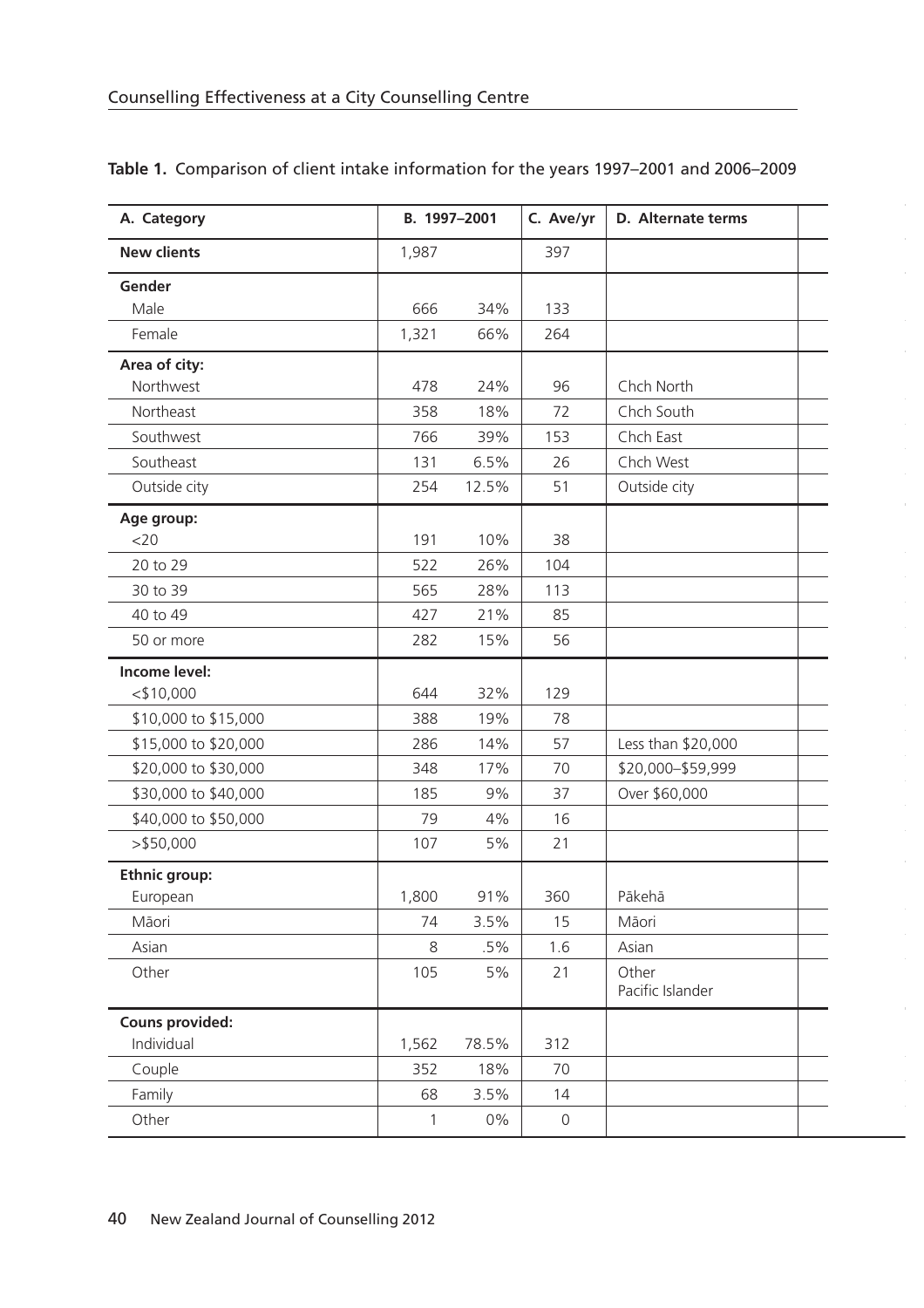| E. 2006-2009 |       | F. Ave/yr      | <b>G.</b> Comments                                    |
|--------------|-------|----------------|-------------------------------------------------------|
| 3,312        |       | 828            | 109% increase in new clients each year                |
|              |       |                |                                                       |
| 1,236        | 37%   | 309            | Slightly more males being seen                        |
| 2,076        | 63%   | 519            |                                                       |
|              |       |                |                                                       |
| 635          | 20%   |                | A more even spread of clients across the city         |
| 691          | 22%   |                |                                                       |
| 660          | 21%   |                |                                                       |
| 812          | 25%   |                |                                                       |
| 411          | 12%   |                |                                                       |
|              |       |                |                                                       |
| 303          | 9%    | 76             | Seeing slightly more people aged 50+ and fewer in the |
| 922          | 28%   | 230            | 30-39 years category                                  |
| 738          | 23%   | 185            |                                                       |
| 696          | 21%   | 174            |                                                       |
| 640          | 19%   | 160            |                                                       |
|              |       |                |                                                       |
|              |       |                |                                                       |
| 1,466        | 46%   | 367            | Substantial number reporting a very low income        |
| 1,308        | 41%   | 327            | (46% vs 65% report annual income less than \$20,000)  |
| 429          | 13%   | 107            |                                                       |
|              |       |                |                                                       |
|              |       |                |                                                       |
|              |       |                |                                                       |
| 2,747        | 83%   | 687            | Seeing fewer Pākehā (could also be a codingproblem)   |
| 171          | 5%    | 43             |                                                       |
| 59           | 2%    | 15             |                                                       |
| 305          | 9%    | 76             |                                                       |
| 29           | $1\%$ | $\overline{7}$ |                                                       |
|              |       |                |                                                       |
| 2,887        | 91%   | 721            | Individual counselling has increased                  |
| 230          | 7%    | 58             |                                                       |
| 61           | 2%    | 15             |                                                       |
| $\mathsf{O}$ |       | $\mathsf{O}$   |                                                       |

*contd page 42*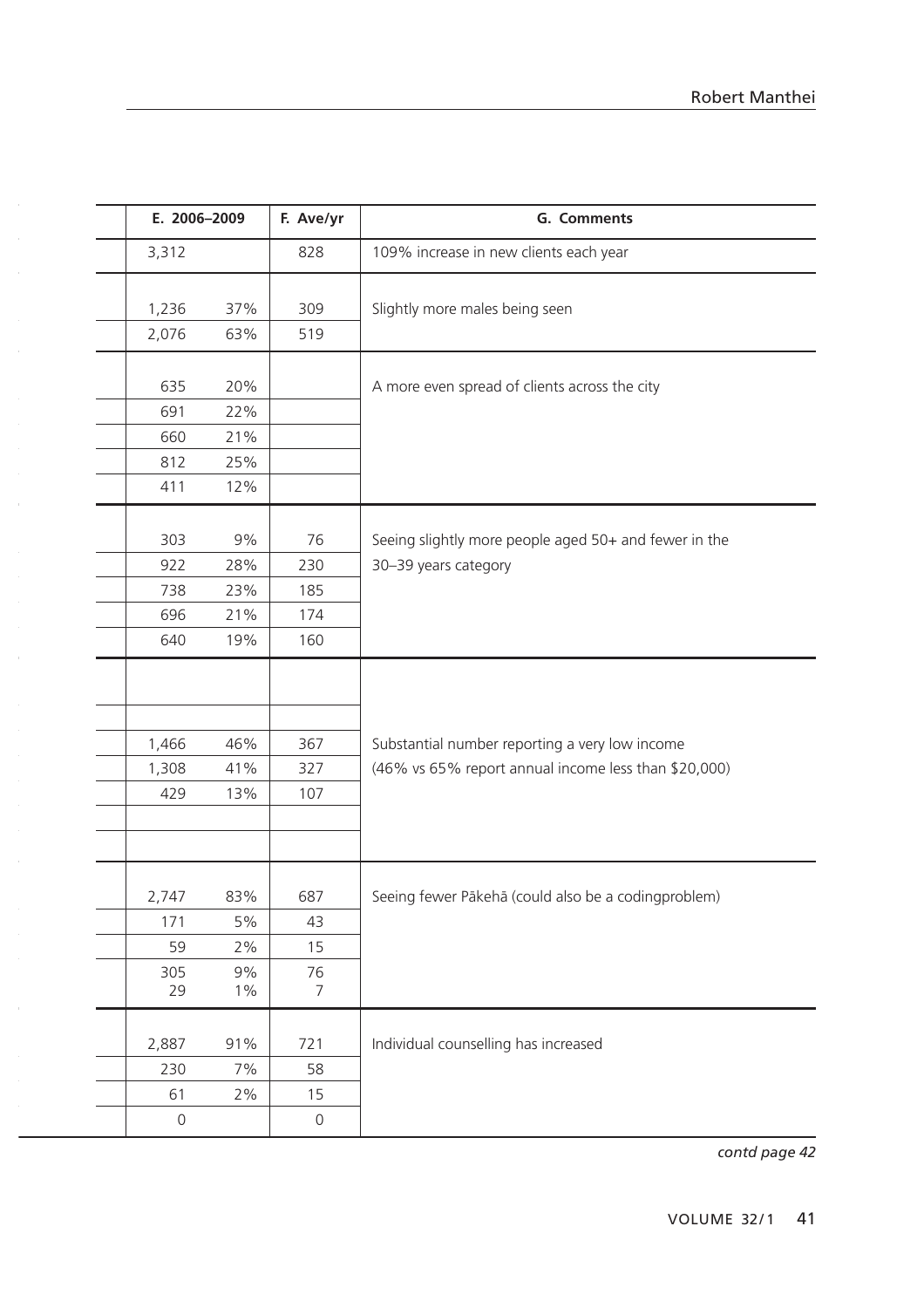| A. Category                                                   | B. 1997-2001   |        | C. Ave/yr           | D. Alternate terms |  |
|---------------------------------------------------------------|----------------|--------|---------------------|--------------------|--|
| <b>Had previous counselling</b>                               | 1,108          | 56%    | 222                 |                    |  |
| <b>Referral from:</b>                                         |                |        |                     |                    |  |
| Personal contact                                              | 617            | 31.5%  | 123                 |                    |  |
| Other couns/agency                                            | 383            | 19%    | 77                  | Other couns/agency |  |
| Doctor                                                        | 621            | 31.5%  | 124                 | Doctor             |  |
| Church                                                        | 75             | 4%     | 15                  |                    |  |
| Promotional matter                                            | 262            | 13%    | 52                  | Brochure           |  |
| Not known                                                     | 27             | $1\%$  | 5                   |                    |  |
|                                                               |                |        |                     | Self               |  |
|                                                               |                |        |                     | Family/friend      |  |
|                                                               |                |        |                     | Yellow Pages       |  |
|                                                               |                |        |                     | Website            |  |
| Employment status (can be more than one category)             |                |        |                     |                    |  |
| Beneficiary                                                   | 594            | 30%    | 119                 |                    |  |
| Student                                                       | 250            | 13%    | 50                  |                    |  |
| Self-employed                                                 | 8              | .5%    | $\overline{2}$      |                    |  |
| Employed full-time                                            | 644            | 32%    | 129                 |                    |  |
| Employed part-time                                            | 341            | 17%    | 68                  |                    |  |
| Unemployed                                                    | 71             | 3.5%   | 14                  |                    |  |
| Homemaker                                                     | 133            | 7%     | 27                  |                    |  |
|                                                               |                |        |                     | Comm Service card  |  |
|                                                               |                |        |                     | Eligible for D/Z   |  |
| Reason(s) for seeking counselling (can be multiple diagnoses) |                |        |                     |                    |  |
| Personality disorder                                          | 61             | 2%     | 12                  |                    |  |
| Anger/abuse                                                   | 297            | 9%     | 59                  | Anger/sexual abuse |  |
| Personal growth                                               | 520            | 15%    | 104                 |                    |  |
| Depression                                                    | 553            | 16%    | 111                 |                    |  |
| Anxiety                                                       | 393            | 12%    | 79                  |                    |  |
| Relationships/family                                          | 1,201          | 35%    | 240                 |                    |  |
| Grief                                                         | 308            | 9%     | 62                  |                    |  |
| Motivation                                                    | 12             | .4%    | $\overline{2}$      |                    |  |
| Spiritual direction                                           | 10             | $.4\%$ | $\overline{2}$      |                    |  |
| Supervision                                                   | $\overline{2}$ | $0\%$  | $\mathsf{O}\xspace$ |                    |  |
| Other                                                         | 36             | 1.2%   | $\overline{7}$      |                    |  |

## **Table 1.** Comparison of client intake … *contd from page 42*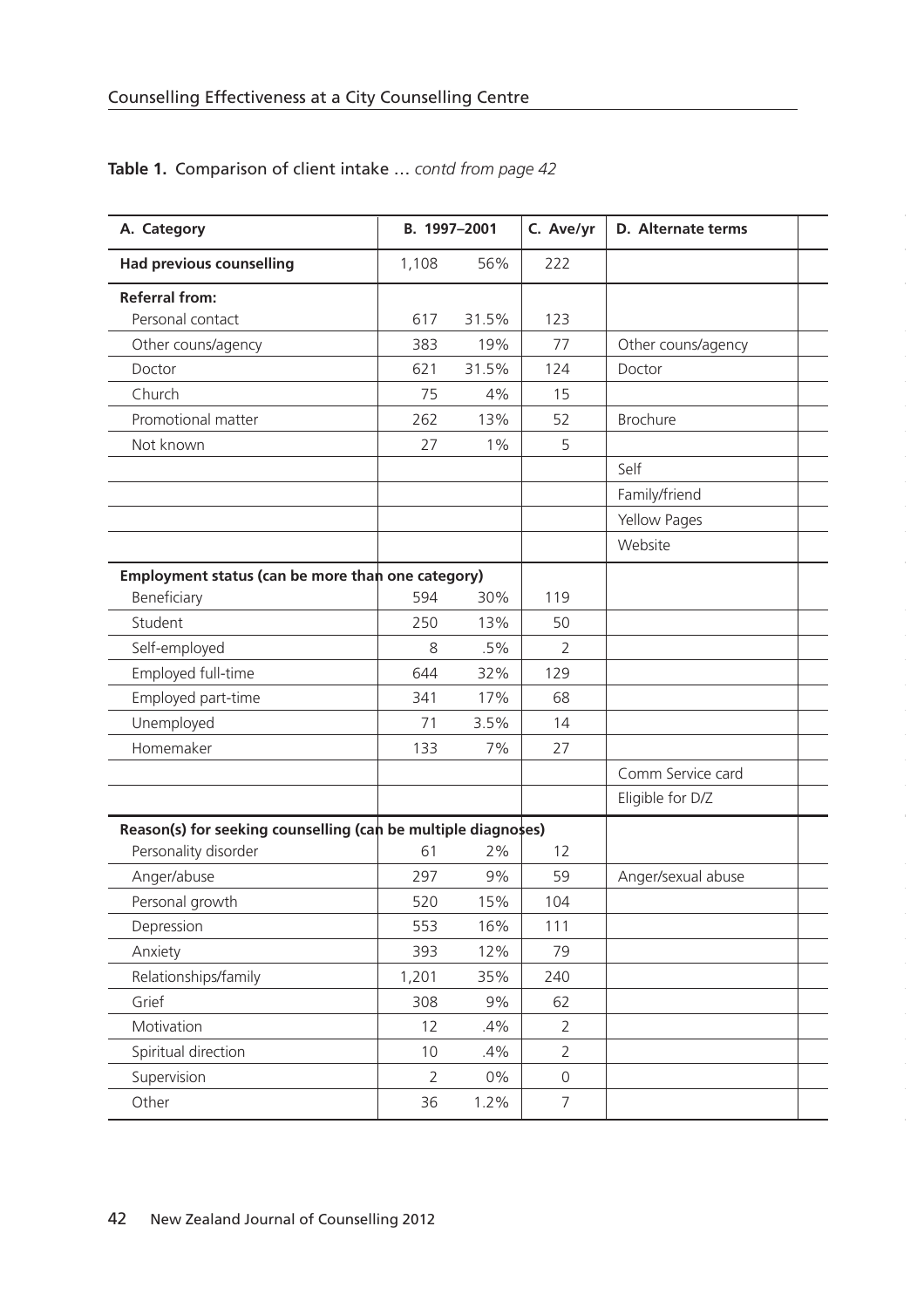| E. 2006-2009   |       | F. Ave/yr | <b>G.</b> Comments                                           |
|----------------|-------|-----------|--------------------------------------------------------------|
|                |       |           | No comparison data for 2006-09                               |
|                |       |           |                                                              |
|                |       |           |                                                              |
| 413            | 12%   | 103       | Different categories; more referrals from GPs and fewer from |
| 1,258          | 38%   | 314       | other counsellors + agencies                                 |
|                |       |           |                                                              |
| 50             | 2%    | 13        |                                                              |
|                |       |           |                                                              |
| 790            | 24%   | 198       |                                                              |
| 681            | 20%   | 170       |                                                              |
| 93             | 3%    | 23        |                                                              |
| 38             | $1\%$ | 10        |                                                              |
|                |       |           |                                                              |
| 807            | 20%   | 202       | Additional categories, fewer beneficiaries and students      |
| 401            | 10%   | 100       |                                                              |
|                |       |           |                                                              |
| 1244           | 31%   | 311       |                                                              |
| 577            | 14%   | 144       |                                                              |
| 170            | 4%    | 43        |                                                              |
| 206            | 5%    | 52        |                                                              |
| 308            | 8%    | 77        |                                                              |
| 321            | 8%    | 80        |                                                              |
|                |       |           |                                                              |
| 82             | $1\%$ | 21        | Depression up and relationships/family                       |
| 680            | 10%   | 170       | The rest about the same                                      |
| 895            | 13%   | 224       |                                                              |
| 1,482          | 22%   | 371       |                                                              |
| 908            | 13%   | 227       |                                                              |
| 1,670          | 25%   | 418       |                                                              |
| 706            | 10%   | $177$     |                                                              |
|                |       |           |                                                              |
| 24             | .4%   | 6         |                                                              |
| $\overline{7}$ | 02    |           |                                                              |
| 279            | 4%    | 68        |                                                              |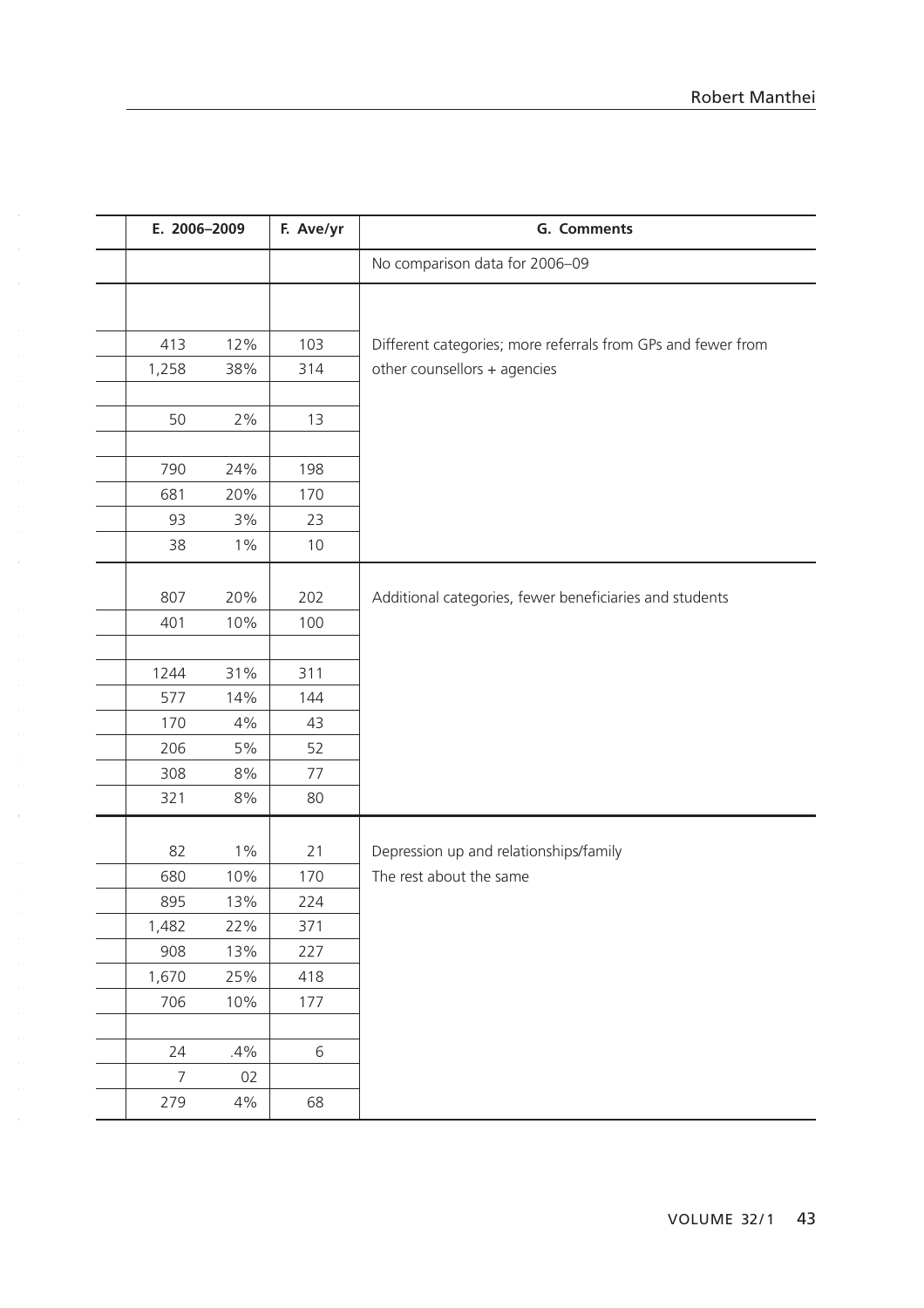given to the clients at the end of their counselling. In it they were asked if they had undergone counselling previously, how well they were managing at their first and last sessions, how satisfied they were with their experience overall, and what aspects of their counselling experience could be improved. Complete or partial data were received from 62 clients.

## *Counsellors' rating of counselling*

A parallel questionnaire to the one used with clients was constructed for their counsellors (again, similar to the one used in Manthei, 2007a). Counsellors were asked to rate how well they thought their clients were managing at the first and last counselling sessions, and how satisfied they thought their clients were with the experience. The form was to be completed for each client they worked with. Key questions in both this form and the client form were identical, thus allowing for a comparison of grouped, and where available, paired client and counsellor responses. Complete or partial data on 76 clients were received from 19 counsellors.

## *Additional data collected for the evaluation but not reported in this article*

A range of additional data were collected as part of the overall evaluation of the Centre's services:

- i. A critical review of the Centre's procedure and policy documents;
- ii. Development of "best practice" guidelines which were then commented on/ rated by the Centre's volunteer office staff and counsellors;
- iii. A questionnaire asking counsellors about their experience of working at the Centre;
- iv. A questionnaire asking referring agencies for their views of the Centre;
- v. Interviews with administrative staff, counsellors, volunteer office staff, and referring agencies' personnel.

## *Limitations*

There were several limitations to this evaluation that may have affected the results.

1. The author was involved in establishing the Centre and has had professional contact with it for many years. Although he had had no formal ties with the Centre for over three years at the time he was asked to conduct the evaluation, he still knew many of the staff and current counsellors. This familiarity may have affected some participants' responses.

2. Although an effort was made to obtain full and complete counselling effectiveness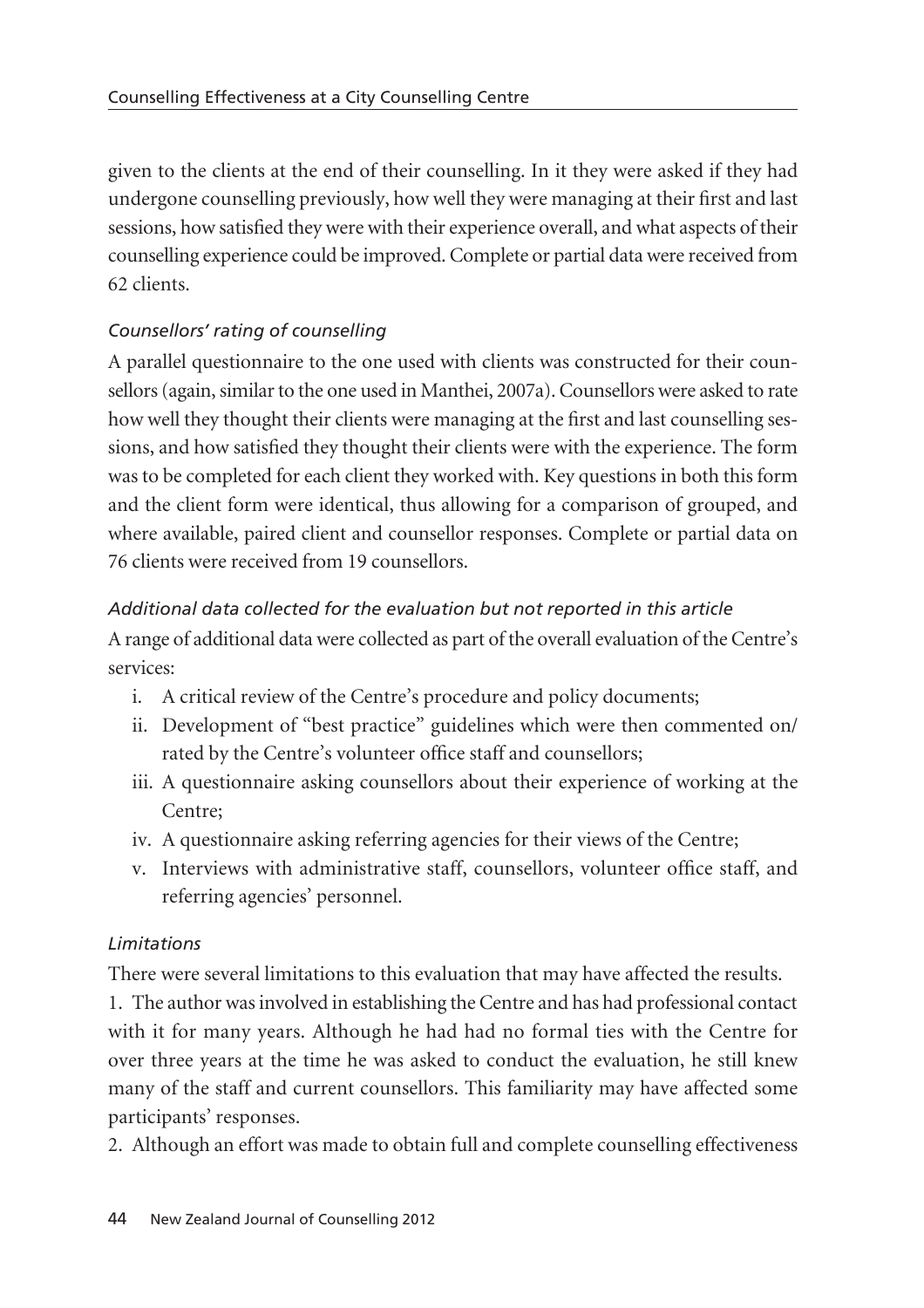data from all counsellors working at the Centre and all clients whose counselling concluded during the data collection period, the participation of both groups was strictly voluntary. Unfortunately, this goal was not achieved in the following ways:

- a) counselling outcome data were received from 19 of the 27 counsellors (70%);
- b) some of the participating counsellors may have chosen not to provide data for some of their terminating clients;
- c) not all clients who said they would provide end-of-counselling data actually did so;
- d) not all of the forms received from clients and counsellors contained complete data.

3. The number of clients whose counselling concluded, as reported by each of the 19 counsellors, varied substantially (from 1 to 22). This was primarily because most of the counsellors volunteered their time at the Centre on a part-time basis, often for a day a week or less. The numbers therefore varied according to the number of clients each practitioner saw in that period of time.

#### **Results and discussion**

#### *Comparing historical and recent client use of the Centre*

When the agency was first established, it was decided to gather data on all clients as part of the Centre's regular intake procedure. The collected data included information about client gender, age, ethnicity, marital status, reason(s) for seeking counselling, income level, employment status, eligibility for government financial aid, residential area, presenting problem, whether they had received previous counselling, referral source, and the type of service provided. This intake data were then aggregated for each year covering the first five years of operation. The resulting summary was one of the most extensive that could be found in the international literature at the time, that is, data gathered from one agency spanning several years of its operation (Manthei & Duthie, 2003b). Figures for each variable in frequencies and percentages, as well as the yearly averages, are shown in Table 1 (based on Table 1 in Manthei & Duthie, 2003b).

At the time it was clear from this summary that the aims of the counselling service were being met (Manthei & Duthie, 2003a, 2003b). In addition, when compared with similar international data, remarkable consistency was evident between the data in Table 1 and overseas data relating to the clients who utilised mental health services (Manthei & Duthie, 2003b). Furthermore, it seemed clear that during its first five years of operation, the Centre had won community-wide respect for its professional standards and positive outcomes (Manthei & Duthie, 2003a).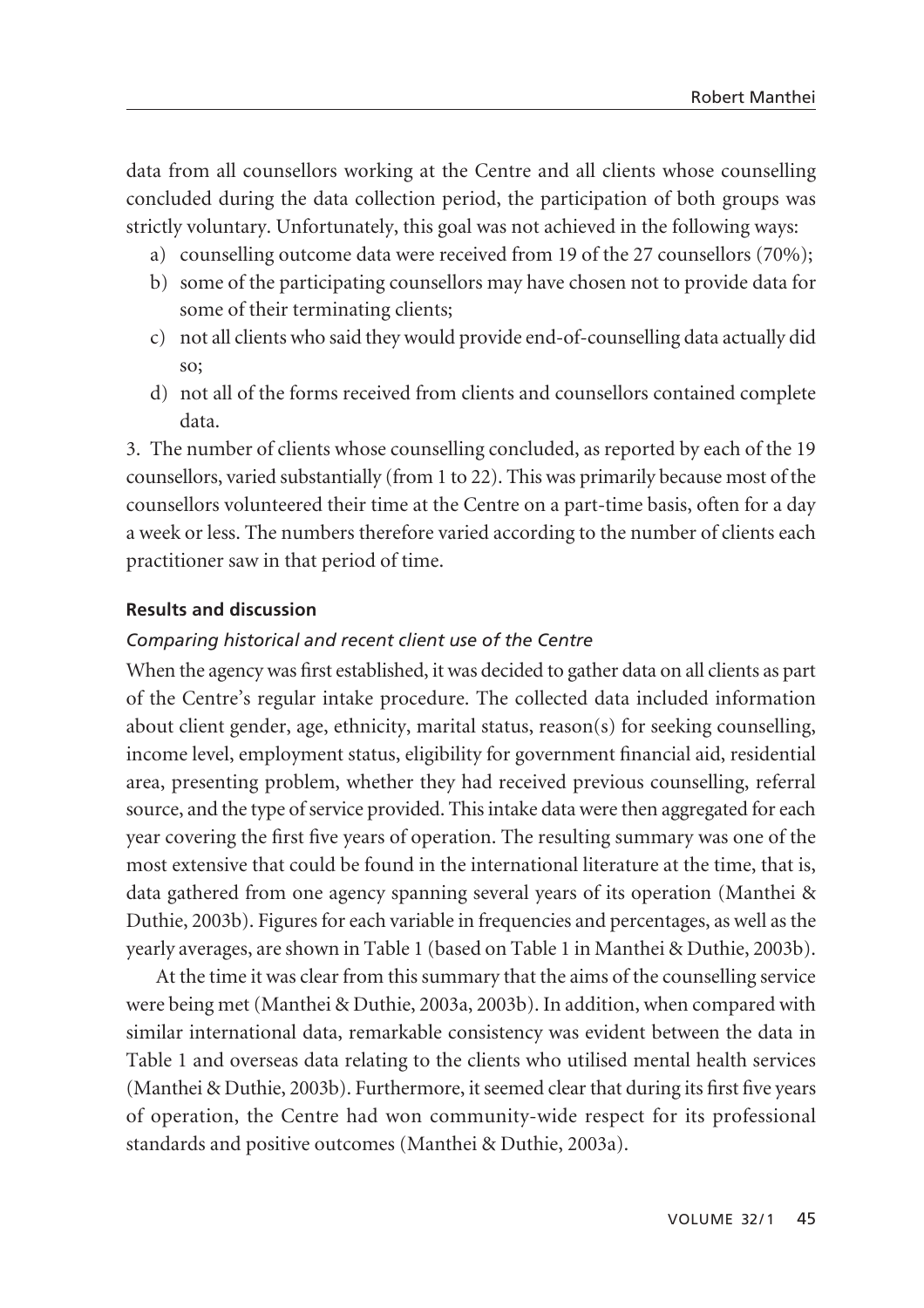Table 1 also includes comparison client intake information for the years 2006–2009. Since the length of the two periods in question was unequal (five years versus four), yearly averages were used for comparison. As determined from the information in Table 1, the original aims of the Centre were still being met during the more recent period, 2006–2009. In general, there were few significant variations in client demographics from the first data collection period to the second one. Although there were some changes in the way some categories of data were recorded or described during the second collection period, and some modest changes in yearly averages (see the "Comments" column in Table 1), on the whole the Centre was seeing generally the same pattern of clientele during 2006–2009 as it had ten years previously. The most significant change was the huge increase in the amount of counselling being done (e.g., a 109% increase in the number of new clients seen each year). This could mean there was a notable upsurge in the need for counselling in Christchurch over time, and/or it could mean that the Centre's reputation had grown over the years so that now it was a preferred provider of counselling services.

#### *Counselling sessions*

The number of counselling sessions for the 957 clients whose counselling concluded in 2009 (the most recent year for which there was complete data) was accessible from the client record cards. This information indicated that the number of sessions per client varied from 1 to 149, a vast range. However, 95.7% had fewer than 21 sessions. Therefore, in keeping with standard data analysis practice (Simmons, Nelson, & Simonsohn, 2011), the "outliers" (those seen for more than 20 sessions) were excluded before calculating the average number of sessions per client. The cut-off of 20 sessions was chosen because it included almost all of the cases (95.7%). There were only 41 outlier clients, or 4.3% of the total number of clients whose counselling concluded. For these 41 clients the average number of sessions was 39.8.

For the remaining 916 clients, the average number of sessions was 4.8. In order to see how much variation there was among individual counsellors, the average number of sessions per client for each of the 29 counsellors for whom there was data was calculated. This yielded a range from 1.3 sessions to 10. The number of clients who ended counselling per counsellor varied considerably due to the fact that some counsellors worked only a few hours per week and for only part of the year. Thus, when the seven counsellors who had completed counselling with fewer than 10 clients were removed from the calculation to see if their data had a biasing effect, the range was only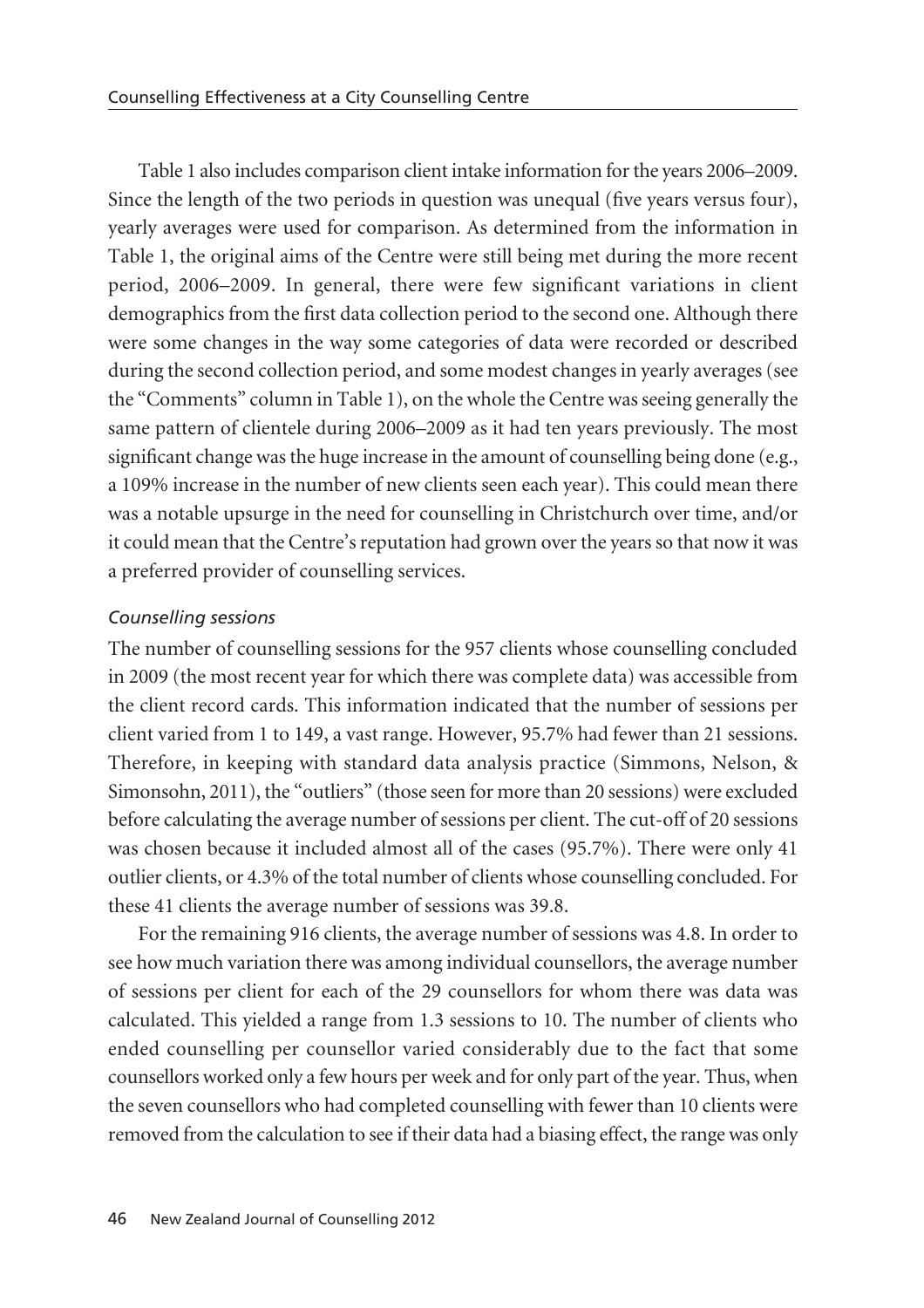slightly narrower, from 3.1 to 7.9 sessions. These simple calculations indicate that most clients attending the Centre could expect a relatively brief counselling experience. This should not be surprising in light of other research that has reported similarly low numbers of sessions: an average of 5.6 for Gallagher's (2010) survey of 320 American university counselling centres (this average has remained quite consistent over several years); 3.1 sessions in Lambert, Okiishi, Finch, and Johnson (1998); and 2–4 sessions in Reimer and Chatwin (2006).

Figure 1 shows the frequency of sessions (up to 20) and a graphical representation of those frequencies in percentages. The modal (occurring most frequently) number of sessions was one, with the second modal number two, the third modal number three, and so on. This finding was independent of the model of therapy a counsellor might purport to use (from brief counselling to long-term therapy), and the problem(s) that brought clients to the Centre (clients were typically assigned to the first counsellor available on the day and time that suited the client). For 96% of the clients and their presenting problems, the average number of sessions was about five. These calculations confirm that independent of which counsellor each client saw, the vast majority were engaged in counselling for a relatively brief period of time, with 72% participating in fewer than six sessions and 90% receiving fewer than 10 sessions. This outcome is compelling and has implications for how counselling is conceived, structured, and delivered; how it is promoted to potential clients, referring agencies, and other health professionals; and how it is taught in counsellor education courses.

The 2009 data indicated that 7,491 counselling sessions were conducted at the Centre, with 520 client "no shows" and 1,828 "late cancellations." Thus, the percentage of "lost" sessions among all scheduled sessions was  $24\%$  (520 + 1,828 / 9,839). The failure of almost a quarter of all scheduled clients to attend resulted in a potential loss of \$91,000 in income to the Centre (based on the average 2009 session fee of \$38.98). This is a substantial loss of income and it is obvious that the Centre needs to try to minimise these "lost" sessions. In comparison with overseas studies, where dropout rates in counselling and therapy (and it needs to be pointed out that "dropout rates" may be variously defined) can be as high as 47–50% (Hatchett, 2004; Hubble, Duncan, & Miller, 1999; Wierzbicki & Pekarik, 1993), the Centre's rate of 24% is relatively low. In New Zealand, another large counselling service has reported a "no show" rate of 15% (personal communication from the agency's chief executive officer). Thus, the Centre's rate, although modest by international standards, is still resulting in a considerable loss of income and could be improved. The Centre has tried to minimise this loss by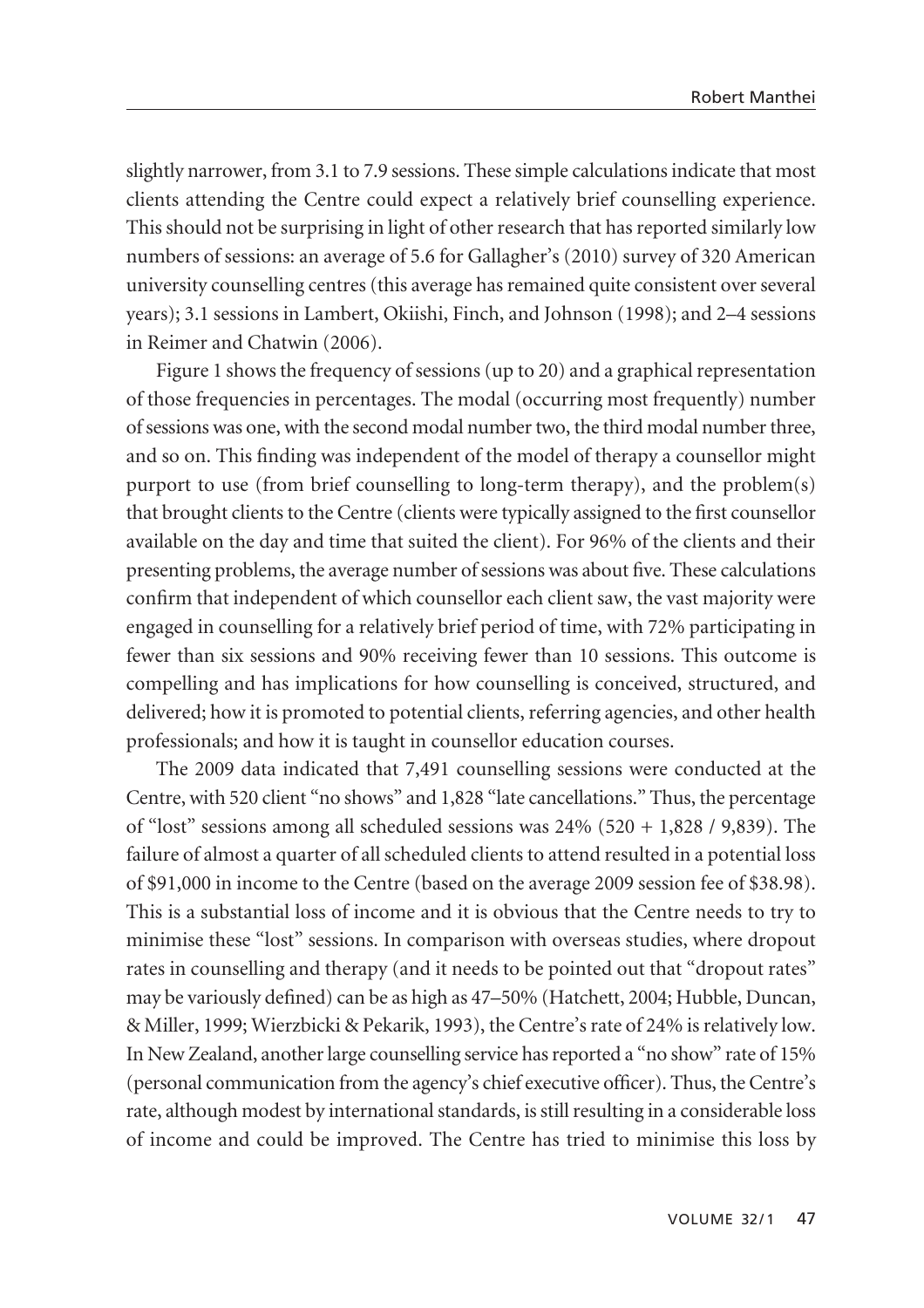having the office staff text or phone a reminder to clients the day before their appointment. This procedure has been shown elsewhere to be effective in reducing the rate of missed appointments (Haskin, Franks, & Fiscella, 2001).





#### *The clients' and counsellors' ratings of counselling*

Missing from the 1997–2001 analysis (Manthei, 2003a, 2003b) were data on actual counselling effectiveness. In 2003 such data were gathered as part of another investigation that looked at a sample of 31 pairs of clients and their counsellors who provided detailed information on how the clients chose to seek counselling, what they experienced during their counselling sessions, and how effective they judged their counselling to be. Overall, the clients were very positive about every aspect of their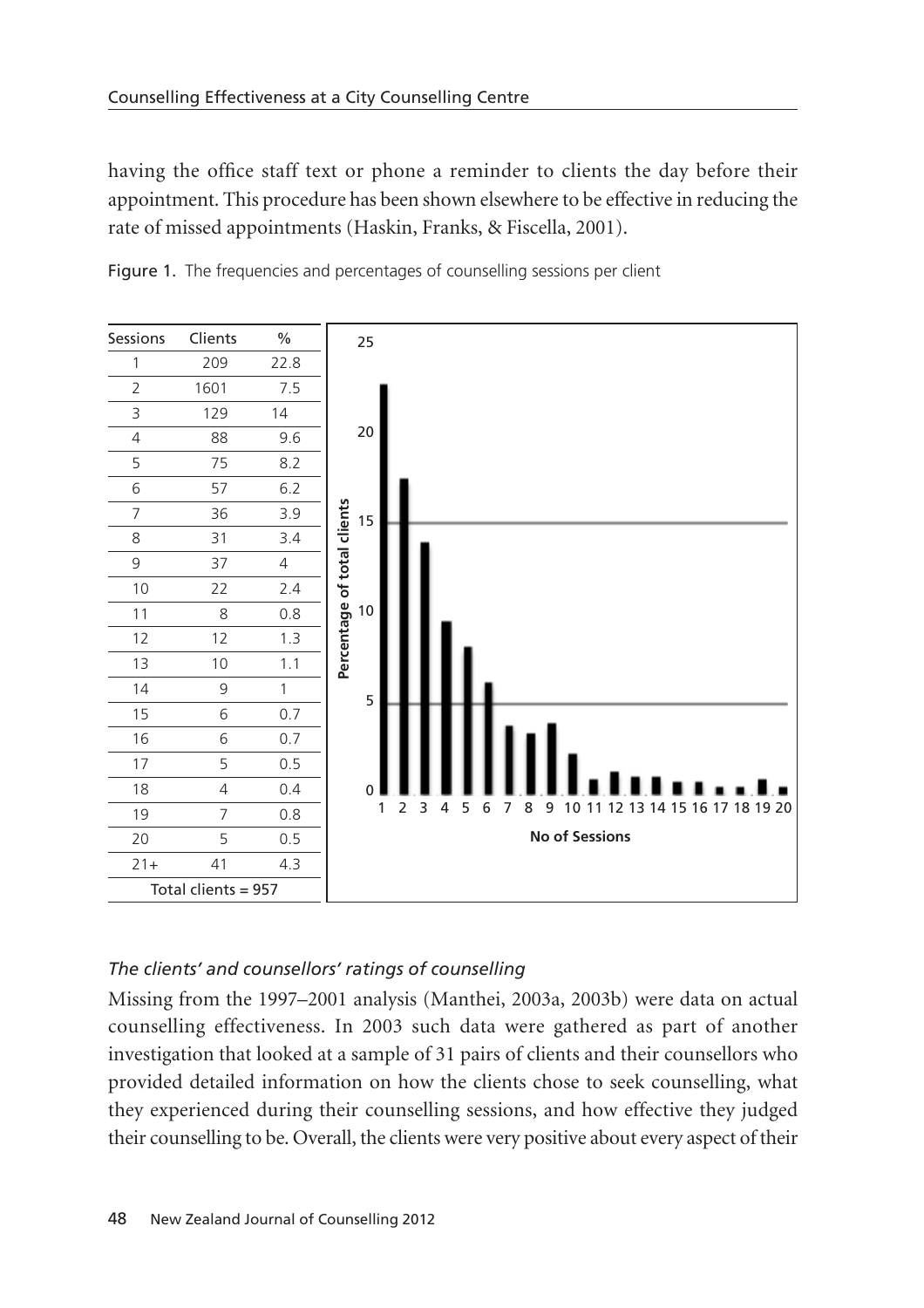counselling experience. The results, which were reported in several articles, are included in Table 2 (Manthei, 2005, 2007a, 2007b). Although the sample was comparatively small, the findings provided evidence of the ways in which the Centre was meeting the counselling needs of its clients (Manthei, 2005):

- Clients chose the Centre for largely positive reasons: because it was recommended to them, was affordable, was conveniently located, and had a good reputation.
- Once having experienced counselling at the Centre, almost all of the clients expressed satisfaction with their choice and most said they would recommend the service to others.
- Based on their self-estimates of how "well they were managing" before and after receiving counselling, most clients had improved significantly  $(t = 12.3, p < .0001)$ .
- Even several months after their counselling had ended, clients had maintained their improved state ( $t = 9.6$ ,  $p < .0001$ ).
- 29 of the 31 clients were clearly satisfied with the relationship with their counsellor and had no suggestions about how they might have related better.

|                                  | 1st session<br>"How well<br>managing?" | "End of<br>counselling<br>"How well<br>managing?" | Ave diff. | Estimated<br>client<br>satisfaction<br>with<br>experience<br>at<br>Petersgate | Ave #<br>sessions | Previous<br>counselling?                         |
|----------------------------------|----------------------------------------|---------------------------------------------------|-----------|-------------------------------------------------------------------------------|-------------------|--------------------------------------------------|
| 2010                             |                                        |                                                   |           |                                                                               |                   |                                                  |
| A. Pairs ( $n = 54$ )            |                                        |                                                   |           |                                                                               |                   |                                                  |
| Client rating                    | 3.5                                    | 8.2                                               | 4.8       | 9.2                                                                           |                   | 58%                                              |
| Counsellor rating                | 3.7                                    | 7.2                                               | 3.6       | 7.9                                                                           | $5.8**$           |                                                  |
| B. All usable data ( $n = 82$ )* |                                        |                                                   |           |                                                                               |                   |                                                  |
| Client rating                    | 3.6                                    | 8.2                                               | 4.7       | 9.2                                                                           |                   | 57%<br>(Ave # of previous<br>counsellors = $2$ ) |
| Counsellor rating                | 3.9                                    | 6.9                                               | 3.2       | 7.5                                                                           | $5.2**$           |                                                  |
| 2005<br>$(n = 31 \text{ pairs})$ |                                        |                                                   |           |                                                                               |                   |                                                  |
| Client rating                    | 3.4                                    | 7.6                                               | 4.2       |                                                                               |                   | 68%                                              |
| Counsellor rating                | 3.6                                    | 7.5                                               | 3.9       |                                                                               | 9.1               |                                                  |
| 1997-2001                        |                                        |                                                   |           |                                                                               |                   | 56%                                              |

**Table 2.** Client and counsellor ratings of counselling outcome and client's satisfaction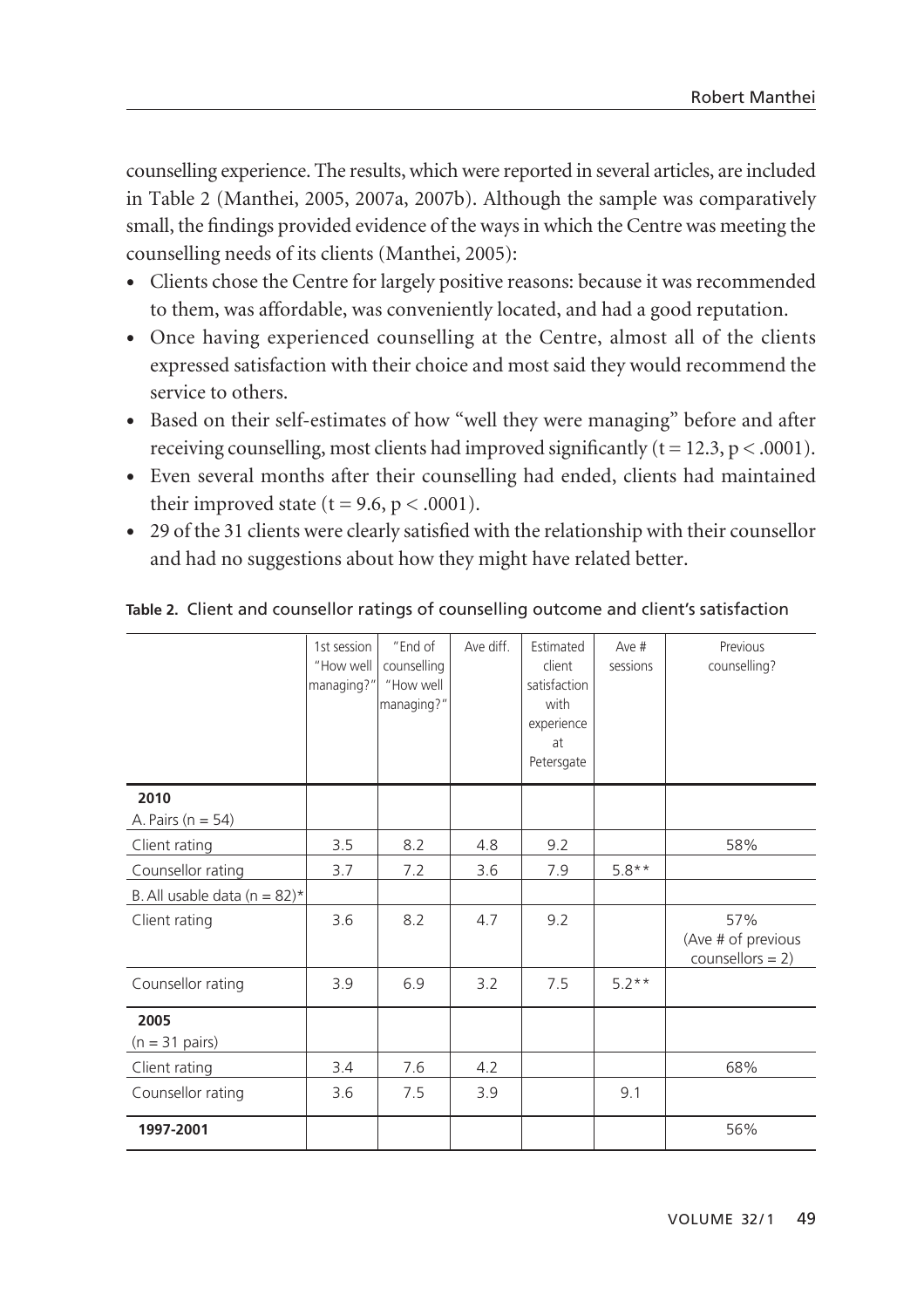|                                  | Table 3. Tests of mean differences in management scores and satisfaction levels for 54 |  |  |
|----------------------------------|----------------------------------------------------------------------------------------|--|--|
| pairs of clients and counsellors |                                                                                        |  |  |

| A "How well are you managing overall?"                                    | <b>Means</b>     | t       | р              |
|---------------------------------------------------------------------------|------------------|---------|----------------|
| 1 Client rating of 1st session vs last session                            | $3.5 \vee 8.2$   | $-14.8$ | < 0.01         |
| 2 Counsellor rating of 1st session vs last session                        | $3.7 \vee 7.2$   | $-13.7$ | < 0.01         |
| 3 Client rating of last session vs counsellor rating of last session      | $8.2 \times 7.2$ | $-4.3$  | $\leq 0.01$    |
| 4 Client average gain vs counsellor's estimated average gain              | $4.8 \vee 3.6$   | $-37$   | < 0.01         |
|                                                                           |                  |         |                |
| B "Client satisfaction with experience at the Centre"                     |                  |         |                |
| 5 Client's satisfaction vs counsellor's estimate of client's satisfaction | $9.2 \times 7.9$ | $-71$   | $\epsilon$ 001 |

Counsellors' ratings of client improvement also indicated that their clients had improved significantly from first session to last (see Table 2; Manthei, 2007a).

In this more recent evaluation of the Centre, parallel questionnaires similar to those used in 2003 (see Manthei, 2007a) were employed to assess both the clients' counselling experience and their counsellors' estimates of each client's experience of counselling, including the client's level of satisfaction with the experience. A summary of this data appears in Table 2 under the heading "2010." Table 3 contains t-tests of key mean differences in "how well clients were managing" scores (pre- and post-counselling) and "satisfaction with their experience at the Centre" ratings (gathered at the end of counselling).

There were 54 client and counsellor pairs (see Table 2, 2010, Section A). The clients in these pairs reported an average gain of 4.8 points on a 10-point scale from first counselling session to last. In A1, Table 3, it can be seen that this gain was significant ( $p <$ .001) and, interestingly, it exceeded the 4.2 average gain from similar data gathered from the 31 clients in 2003 (see Table 2). This gain was also very similar to the 4.7 point gain by clients in Table 2, 2010B, which included the 54 paired clients *plus* data from additional unpaired clients. Thus, in the clients' estimation, their counselling was successful and resulted in a significant improvement in how well they felt they were managing after counselling. It is also worth noting that only three of the 54 "paired" clients (5.5%) reported that their "how well they were managing" scores were the same at the first and final ratings, and not one reported a worsening in how well they were managing at the end of their counselling. In contrast, counsellors estimated that six clients (11%) had the same "management" scores at the first and final ratings, but again, no clients were judged to have become worse over the course of counselling.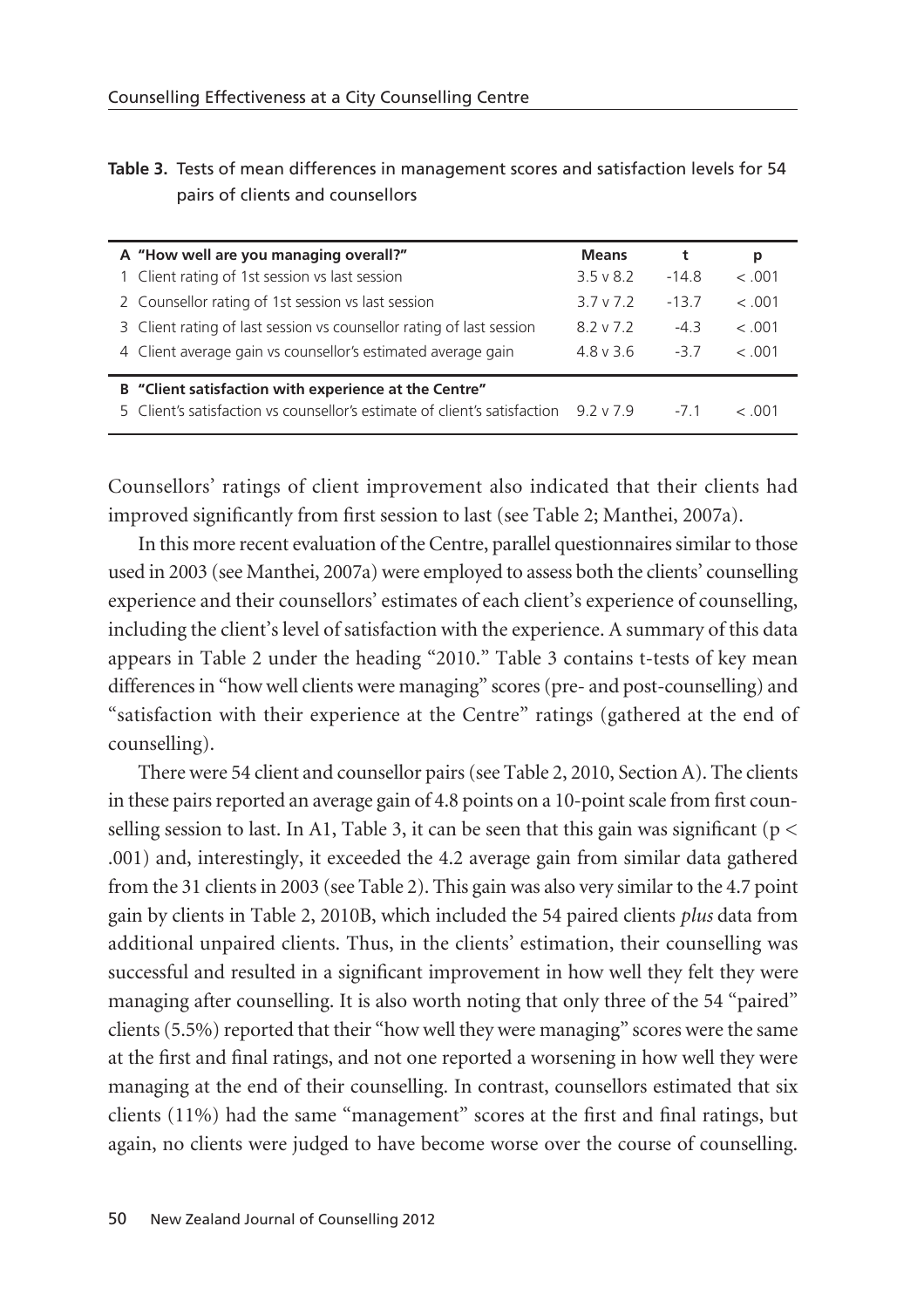This rate of success is similar to or slightly better than the rate found in most studies of counselling effectiveness, which report that up to10% of clients do not improve, or deteriorate while in counselling (Lambert & Ogles, 2004).

Counsellors' ratings ( $n = 54$ ) of client improvement also showed a significant gain from first session to last (3.6 points; A, Table 2), and this was the same for "All" (see Section B) counsellors' ratings (an average gain of 3.2 points). The gain for the paired clients was significant ( $p < .001$ ). The gain for "All" clients was also statistically significant ( $p < .0001$ ). These counsellor-estimated gains are slightly less than the average gain of 3.9 reported in 2005 (Table 2). Nevertheless, in the 2005 results and again in 2010, it is clear that both clients and their counsellors reported substantial, and similar, gains in how well clients were managing at the end of counselling.

Clients reported greater gains over the course of counselling than their counsellors thought they had achieved (an average of 4.8 vs 3.6 for pairs; and 4.7 vs 3.2 for "All" data; see Table 2, the 2010 section). The difference for pairs was significant ( $p < .001$ , A4, Table 3). The difference for "All" was also significant ( $p < .0003$ ). When the average client and counsellor ratings at the completion of counselling were compared, the higher client rating was significantly different from the counsellor rating (8.2 vs 7.2; A3, Table 3). These results showed that although both clients and counsellors thought that significant change had taken place during counselling, clients' estimates of improvement were higher, and significantly so, than their counsellors' estimates of their clients' improvement. This difference is interesting and is an example of the many ways in which client and counsellor estimates of their shared counselling experience can vary (Manthei, 2007a).

Supporting this very positive view of counselling outcome was the clients' high level of satisfaction with their experience of counselling at the Centre, a rating of 9.2 on a 10-point scale (Table 2). Just as they underrated their clients' perceived degree of improvement, so also the counsellors underestimated their clients' degree of satis faction (7.9). The difference between the clients' estimate and the counsellors' more conservative one was significant ( $p < .001$ ; B5, Table 3).

The counsellors' indication of number of sessions, an average of 5.8 (Table 2), was about one session higher than the average for all clients ending counselling in 2009 (4.8). Why this is so is not known, but the difference is relatively small. What is worth noting is that, again, for the large majority of clients the substantial improvements they made in counselling happened after a relatively brief counselling experience. Finally, Table 2 shows that over half the clients came to counselling having had previous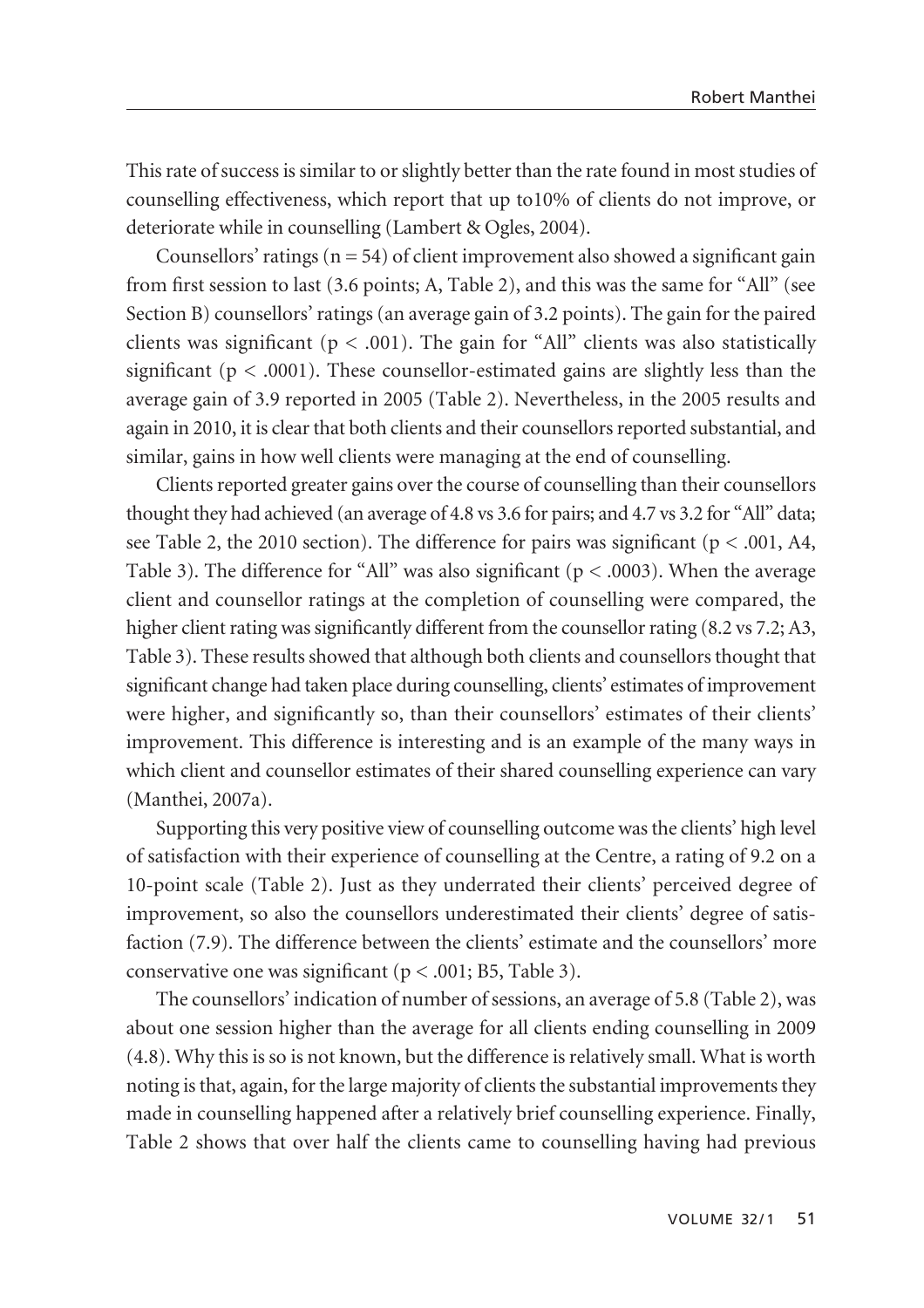counselling experience. This percentage has varied over the years, but not substantially. How that experience impacted on their current counselling is not known, but one could surmise that, assuming their earlier experience(s) were positive, a previous experience of counselling made clients more willing to seek help again, and to use counselling more efficiently and effectively. However, there is no way of testing this from the present data.

## **Conclusions and implications**

Both in New Zealand and overseas, it is rare to find published client demographic data collected from one agency over many years, making long-term service planning difficult. This research indicates that, over the 15-year life of the Centre, the type of clients it has served, their backgrounds, and their demographic characteristics have changed relatively little. This information should be useful to this—and any other agency in "finding ways to control costs, planning more effective emergency services and critiquing existing policies and political decisions regarding service provisions" (Manthei & Duthie, 2003b, p. 50). For example, marked imbalances in the gender, ethnicity, and age groups of those seeking counselling must be of concern to service planners and providers, but there are no easy answers to remedying these trends. It should be noted that the most recent client usage data was from 2009, the year before Christchurch's September 2010 earthquake. It is possible that client usage of the Centre's services changed markedly after that event, the massive aftershock of 22 February 2011 and the two significant aftershocks that occurred in mid-June 2011.

The counselling effectiveness data from two time periods show an agency that is delivering effective counselling to its clients, whether rated by the clients themselves or their counsellors. Again, data of this kind originating in New Zealand is almost nonexistent. While there are serious limitations to the data (e.g., relatively small samples, and uneven numbers of clients from all counsellors), the consistency of results between the two studies (see Table 2) is striking and should be reassuring to the Petersgate Centre's staff and the board of trustees.

For many years it has been known that for a large proportion of clients, counselling and therapy is, typically, relatively brief in nature (e.g., Bloom, 1992; Garfield, 1989; Koss, 1979; Langsley, 1978; Steenbarger, 1992). Recognising this, there have been numerous efforts to develop planned approaches to intentional "brief therapy" (Steenbarger, 1992). Although the definitions of "brief" in the literature are variable, most researchers now accept that up to 10 sessions in duration can be designated brief counselling. The data from this research indicated just how brief counselling can be and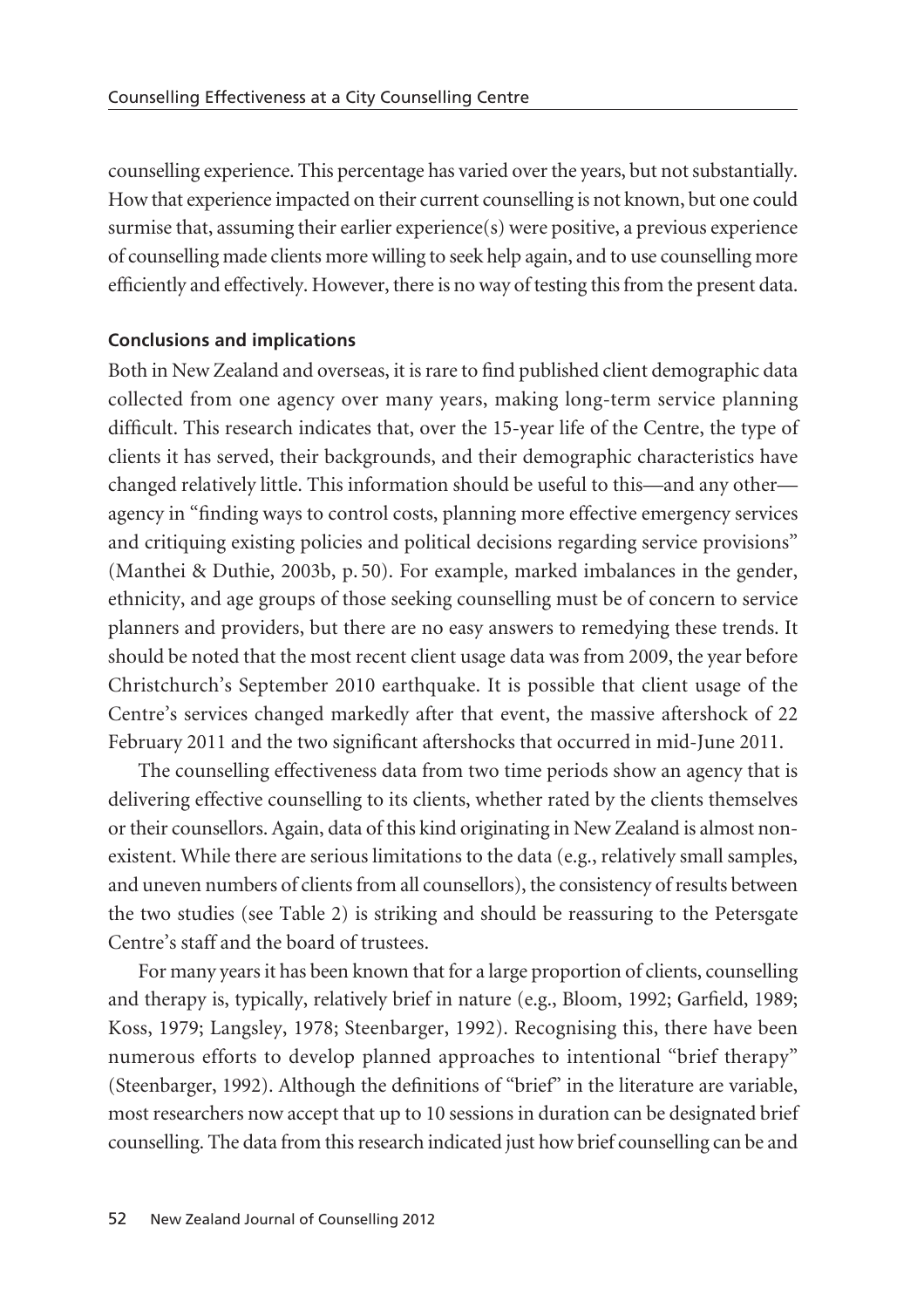still be rated as successful by a sample of both clients and their counsellors. In this study counsellors from several different training backgrounds and considerably different amounts of experience all averaged fewer than 11 sessions per client. Apart from the less than 5% of clients ("outliers") who were seen for an average of 39.8 sessions, over half of the remaining clients were seen for three sessions or fewer. This degree of brevity suggests that counsellors were responding more to their clients' estimates of "how much counselling was enough" rather than adhering to a more conservative and lengthier approach that might be suggested by their preferred theory.

This finding, in concert with other research showing the prevalence of brief therapeutic interventions, suggests that agencies, individual counsellors, and funders of mental health services should plan for and deliver intentional brief therapy and that such approaches should be a central part of any counsellor education programme. Perhaps it should be the approach of choice, not an optional extra. Steenbarger's (1992) major review of brief therapy indicated that almost all of the major schools of therapy, including psychodynamic, cognitive-behavioural and tactical, have time-limited streams within them. Quite simply, what counsellors practise in counselling should acknowledge and work with the reality of the usually brief nature of the relationship.

Research on client usage of counselling services and counselling effectiveness has seldom, if ever, been reported in New Zealand. For many years it has been thought that filling this gap in the counselling literature was an important step for the profession, both to give some factual basis to the long-held assumption that New Zealand clients behaved similarly to overseas clients, and to provide credible evidence of counselling effectiveness to the public and, particularly, to outside funding bodies. The data presented in this article at least begin to fill that gap. In addition, it is often thought that researching counselling is too difficult, that it is a conceptual and ethical minefield. As this study shows, that does not have to be the case. The measures used were ethical (the entire research protocol was approved by the University of Canterbury Human Ethics Committee and the Centre's board of trustees), simple, quick to complete, and, importantly, reported data from two points of view: clients' and counsellors'. It is hoped that others will be motivated to continue and extend this line of research.

#### References

Bloom, B. L. (1992). Planned short-term psychotherapy: Current status and future challenges. *Applied & Preventative Psychology, 1*, 157–164.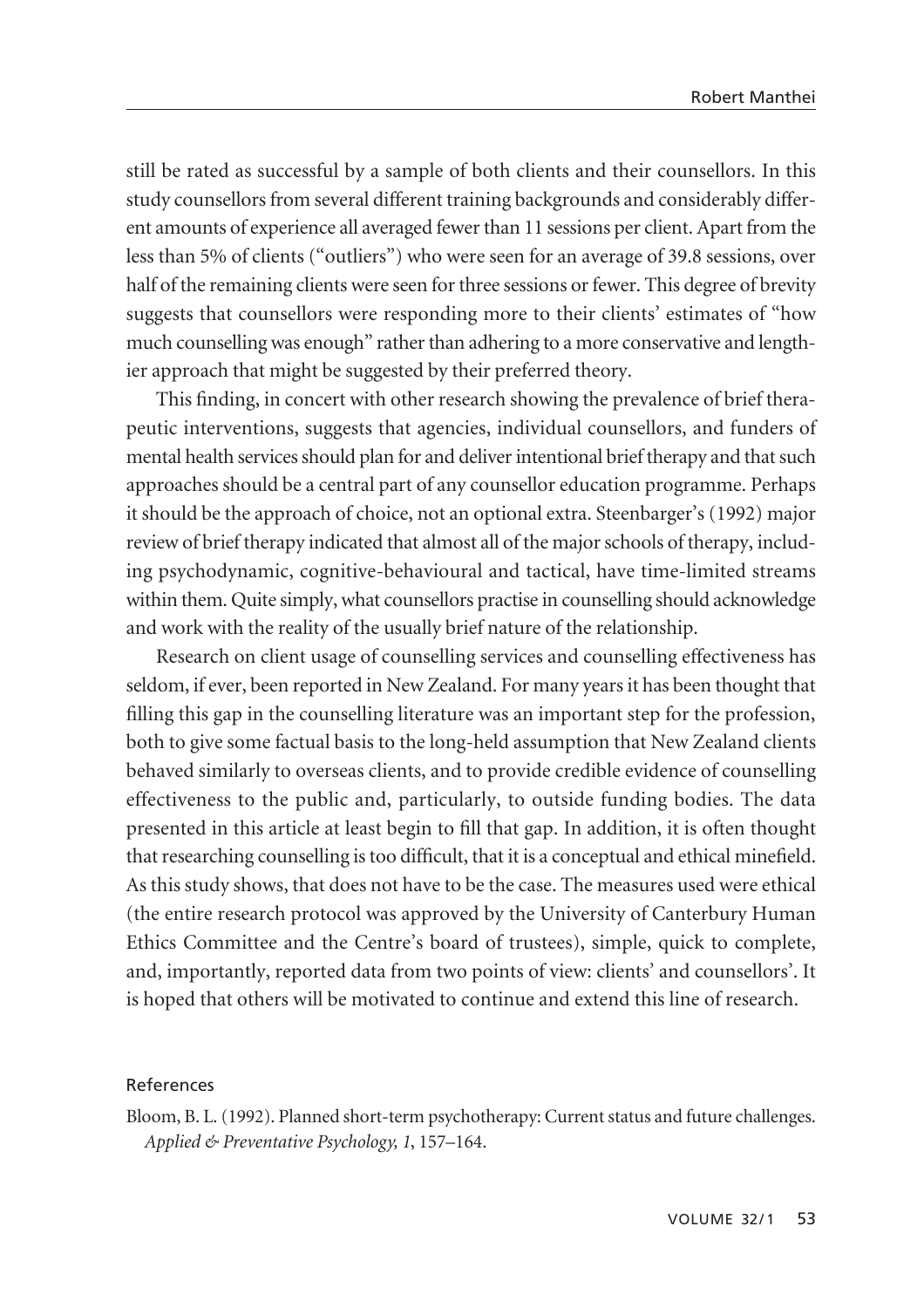- Bridgman, G. (1994). Two surveys of the prevalence of mental ill health in the community. *Mental Health Foundation News,* Winter, 8–9.
- Deane, F. P. (1991). Attendance and drop-out from outpatient psychotherapy in New Zealand. *Community Mental Health in New Zealand, 6*(1), 34–51.
- Deane, F. P., & Chamberlain, K. (1994). Treatment fearfulness and distress as predictors of professional psychological help-seeking. *British Journal of Guidance and Counselling, 22*(2), 207–217.
- Deane, F. P., & Todd, D. M. (1996). Attitudes and intentions to seek professional psychological help for personal problems or suicidal thinking. *Journal of College Student Psychotherapy, 10*(4), 45–59.
- Gallagher, R. P. (2010). *National survey of counseling center directors*. School of Education, University of Pittsburgh. The International Association of Counseling Services, Inc. Monograph Series Number 85. Downloaded from http://www.lasinc.org/NSCCD%2010.pdf on January 11, 2012.
- Garfield, S. L. (1989). *The practice of brief psychotherapy.* New York, NY: Pergamon.
- Haskin, M. J., Franks, P., & Fiscella, K. (2001). Effectiveness of telephone reminders in improving the rate of appointments kept at an outpatient clinic: A randomised controlled trial. *Journal of the American Board of Family Medicine, 14*(3), 193–196.
- Hatchett, G. T. (2004). Reducing premature termination in university counseling centers. *Journal of College Student Psychotherapy*, *19*(2), 13–27.
- Hornblow, A. R., Bushnell, J., Wells, J. E., Joyce, P. R., & Oakley-Browne, M. A. (1990). Christchurch psychiatric epidemiology study: Use of mental health services. *New Zealand Medical Journal, 103*(897), 415–417.
- Hubble, M. A., Duncan, B. L., & Miller, S. D. (1999). *The heart and soul of change: What works in therapy.* Washington, D.C.: American Psychological Association.
- Koss, M. P. (1979). Length of psychotherapy for clients seen in private practice. *Journal of Consulting and Clinical Psychology, 47*, 210–212.
- Lambert, M. J., & Ogles, B. M. (2004). The efficacy and effectiveness of psychotherapy. In M. M. Lambert (Ed.), *Bergin and Garfield's handbook of psychotherapy and behavior change*(5th ed.; pp. 139–193). New York, NY: Wiley.
- Lambert, M. J., Okiishi, J. C., Finch, A. E., & Johnson, L. D. (1998). Outcome assessment: From conceptualization to implementation. *Professional Psychology: Research and Practice, 29*, 63–70.
- Langsley, D. G. (1978). Comparing clinic and private practice of psychiatry. *American Journal of Psychiatry, 135*, 792–706.
- Manthei, R. J. (2005). The work of a Christchurch community counselling centre: How successful has it been with clients? *New Zealand Journal of Counselling, 26*(2), 70–87.
- Manthei, R. J. (2006). Clients talk about their experience of seeking counselling. *British Journal of Guidance and Counselling, 34*(4), 519–538.